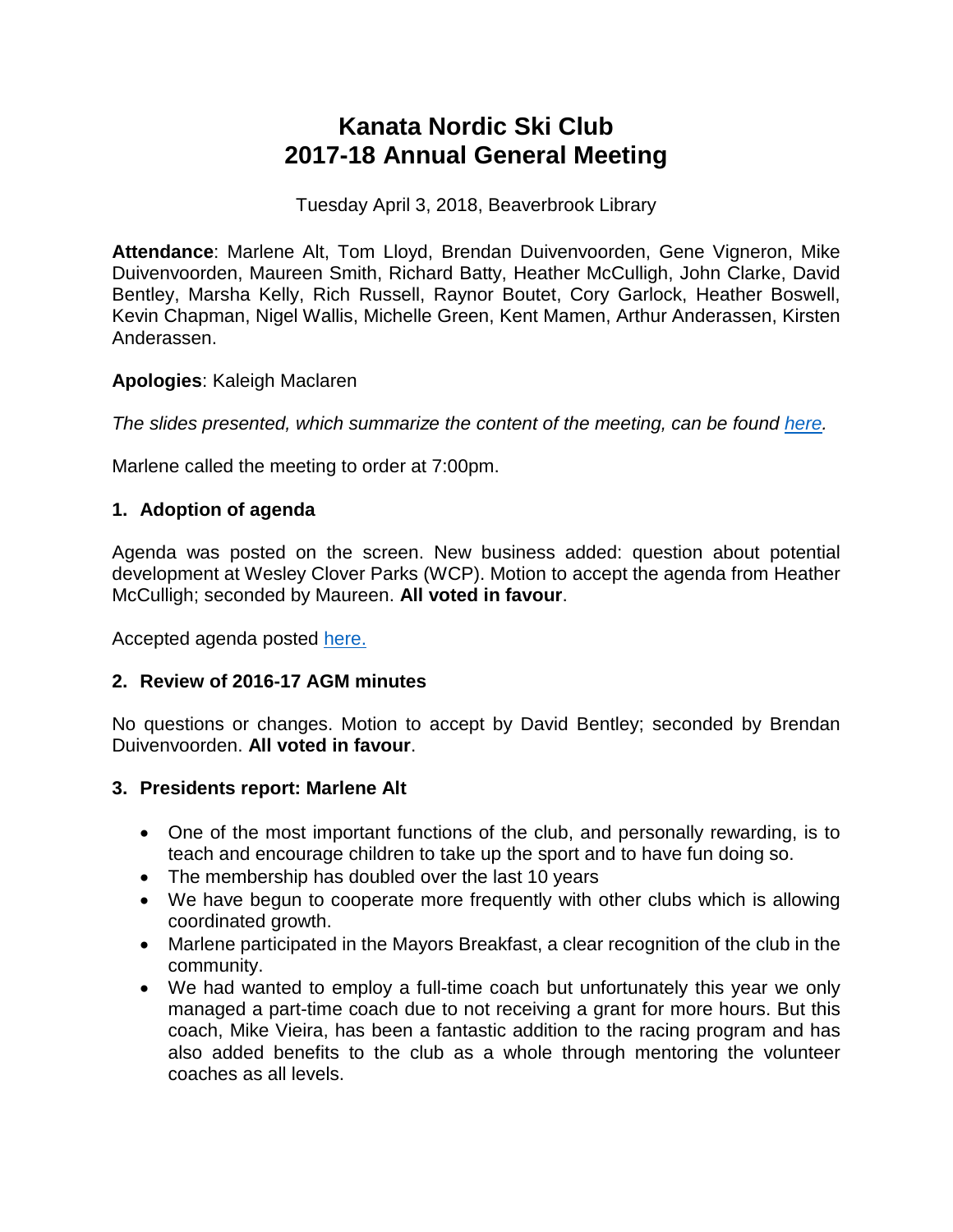- The season was hampered by poor conditions. This lead to cancelling of the Pretzel race.
- Despite early discussions and mitigating efforts, Magic of Lights was an issue this year as it impeded access to some trails at the beginning of the season and also took extra time to take down. Discussions are ongoing with Wesley Clover Park to improve on this next year.
- New snowshoe trails were marked out this year, to be included on next year's map.

Marlene wanted to recognize the invaluable contribution of volunteers, Executive, City of Ottawa, NCC, WCP and Fresh Air Experience for their support.

Read full report [here.](http://www.kanatanordic.ca/wp-content/uploads/2017-18-Presidents-report.pdf)

#### **4. Treasurers report: Brendan Duivenvoorden**

- The report is slightly offset as the year end is September, so the report consisted of the past year and projections for the current year, 2018.
- There was a surplus at the end of 2017 due to budgeting for a full-time coach and only using money for a part-time coach.
- Cancelling of the Pretzel this year has helped contribute to a surplus as it's standard practice not to refund registration fees in this situation.
- The end of 2017 had \$54 000 in cash.
- Projection for the end of 2018 is \$62 000 in cash, perhaps even reaching \$70 000.
- Due to the poor season there was some impact on trail fees this was estimated to be a loss \$2000. However, there was an increase in program revenue. It may be speculated that this could be an issue next year if we have a membership dip as a result of this season and the less than optimal weather.
- Revenue next year may be impacted if there is a need to charge HST.

Report included in full presentation, available online [here.](http://www.kanatanordic.ca/wp-content/uploads/AGM-2017-18-presentation.pdf)

Motion to accept the Treasurer's report made by Richard Batty; seconded by Nigel Wallis. **All voted in favour**.

#### **5. Proposed motion for expenditure over \$5,000.**

Motion proposed by Gene Vigneron:

*For the purchase of a heavy-duty trail renovating attachment ('Mogul Master' or equivalent), to improve trail grooming capabilities particularly after thaw-freeze cycles, with a budget of up to \$12,000. The decision regarding the make and model will be researched and a recommendation made by a committee reporting to the Trails Coordinator. Final approval of the purchase will be made by the sitting Kanata Nordic Executive*.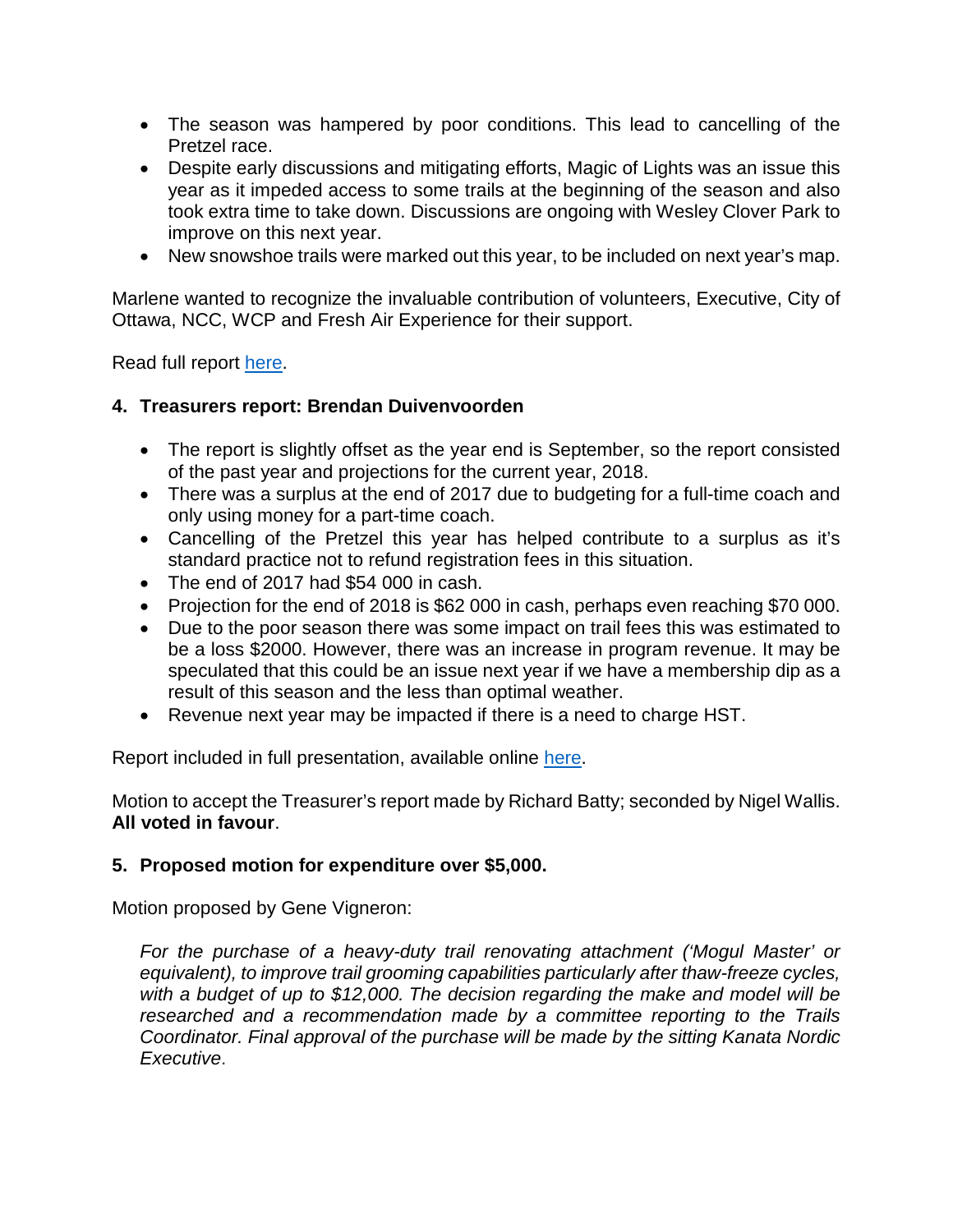Rich Russell presented the rationale for purchasing this new piece of grooming equipment.

Features:

- It is more heavy duty and therefore robust than current equipment.
- It breaks up the snow and ice into fine particles making an excellent surface.
- It can eat into drifts to ensure a flattened and widened surface.
- Allow for smoothing of bumpy areas like the new bypass trail.
- It will allow for more efficient grooming as a smaller number of passes would be needed for the same current result.
- It does not set classic tracks.
- It probably has 2-3 times the life span of the current lighter equipment.
- It would cost approximately \$10 000.

Full presentation can be found [here.](http://www.kanatanordic.ca/wp-content/uploads/Mogul-master-background.pdf)

Some discussion followed, and all questions answered by Gene and Rich. The motion was seconded by Richard Batty. **All voted in favour**.

## **6. Membership Coordinator report: Kaleigh Maclaren**

Kaleigh was unable to attend so Marlene presented her report.

- 764 members this season.
- Members preferred the passes being mailed to them this year.
- 39% were new members.
- 34% of members were in programs.

More details are found [here.](http://www.kanatanordic.ca/wp-content/uploads/Membership-Report.pdf)

# **7. Trails Coordinator report: Gene Vigneron**

- There had been significant trails, facilities and signage work.
- Maintenance and repair of equipment continued over the season.
- Emergency action plan had been put in place.
- Trails improvement done.
- Grooming usually done 3-4 times a week.
- Grooming started Dec 13 and continued for 101 days so approximately 1800km of trail grooming.

Future plans:

- Some improvements to trails
- Maintenance of the system
- Recruitment of the trails team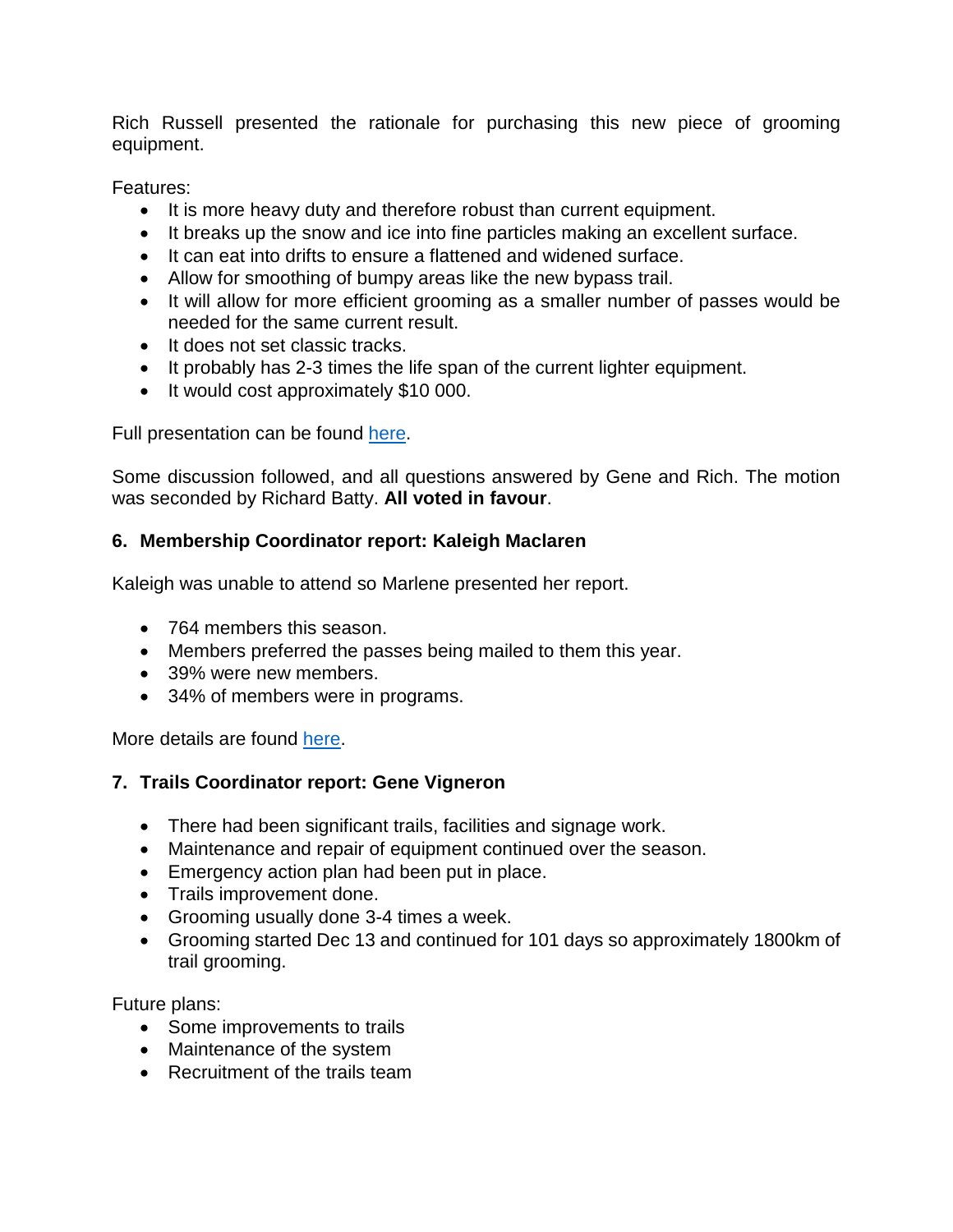See full report [here.](http://www.kanatanordic.ca/wp-content/uploads/Trails-annual-report-2017-2018.pdf)

## **8. Events Coordinator report: Cory Garlock**

There were 3 main events:

- The ski sale went well with profit up 80%. Further improvements for next year could be electronic payment, more waxing and bigger space. Perhaps retailers with used gear to sell.
- Pretzel race was able to get \$3000 in sponsorship. Would try again next year.
- Year end party went well with 75 people attending.
- Next year there would be a plan for another Snow Day event.

## **9. Jackrabbit Coordinator report: Maureen Smith**

- Weather was challenging although only one cancelled lesson.
- Great leaders throughout the year.
- Within budget.
- Registration a little more than last year although a waiting list.
- 143 children in the program.
- One casualty this year with a broken arm but everyone pitched in and no problems.
- 39 leaders and assistants (12 more than needed).
- Hosted leader orientation session at beginning of the year.
- 5 coaching skills development clinics.
- JR fun day and barbeque was a success.

Maureen thanked the volunteers in making the programs a success and encouraged parents to be further involved.

Read full report [here.](http://www.kanatanordic.ca/wp-content/uploads/2017-2018-Jackrabbit-Coordinator-report.pdf)

# **10.Racing Coordinator report: Heather McCulligh**

- The racer program has increased in numbers from 17-35 with a capped registration so the program could be delivered successfully.
- The ne part time coach has been a significant asset as we set the goal of having a racing program equivalent to other local clubs.
- It has been a learning year with the coach and expectations of success in 2 years or so as this is built upon.
- The volunteers have assisted the coach to take this further and be successful
- Biathlon program is being built 8 kids took part and attended a number of biathlons
- Spring and summer program also been set up by the coach.
- 2 big races 20 children in each
- Fundraising is going to be needed to grow the program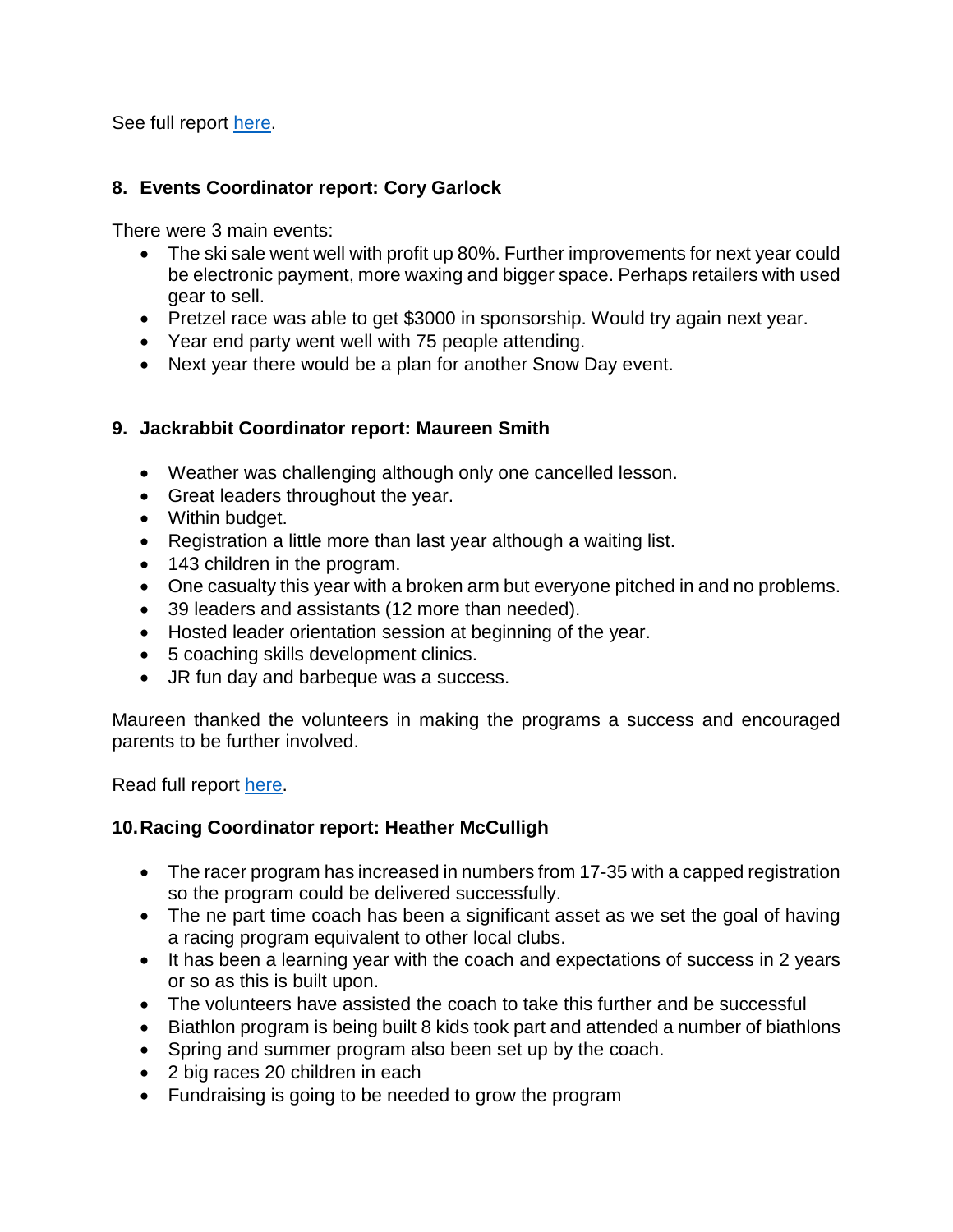• Mike will coach for another season

Read full report [here.](http://www.kanatanordic.ca/wp-content/uploads/2018_AGM-Racing-Program-Report.pdf)

## **11.Teen Ski Fit coordinator report: David Bentley**

- Teen Ski fit is a non-competitive program for 10-17. 19 skiers running Thursday evening and Saturday mornings.
- They undertook a number of preparatory fall hikes
- Cancelled 2 sessions due to weather
- There were 2 trips to Gatineau park
- After 6 years on the program David is now passing this on to Heather Boswell to take over.
- Next season there could be consideration of resurrecting Trak Attack which was more after JR4 this will allow a separation of ability.
- Further improvements would be the consideration of a ski lending or demo program

Read full report [here.](http://www.kanatanordic.ca/wp-content/uploads/ski-fit-2017-18-review.pdf)

## **12.Masters Coordinator report: Mike Duivenvoorden**

- 5 week programs were introduced this year
- There was a waiting list of 20 adults although these were accommodated over time
- 44 skiers took part in programs
- There were 12 in the touring group
- The masters program attracted small numbers so thought will be required as to how to expand this
- Next year the second 5-week program could be dropped and try and do a week night.

Report included in full presentation, available online [here.](http://www.kanatanordic.ca/wp-content/uploads/AGM-2017-18-presentation.pdf)

Motion to accept all reports into the official record made by Marlene Alt; seconded by Maureen Smith. **All voted in favour.**

#### **13.Election of 2018-19 Executive**

Slate of candidates as presented in the agenda was put forward.

Motion to accept all candidates as proposed was made by Maureen Smith; seconded by Nigel Wallis. **All voted in favour**.

New Executive:

a. President: Marlene Alt